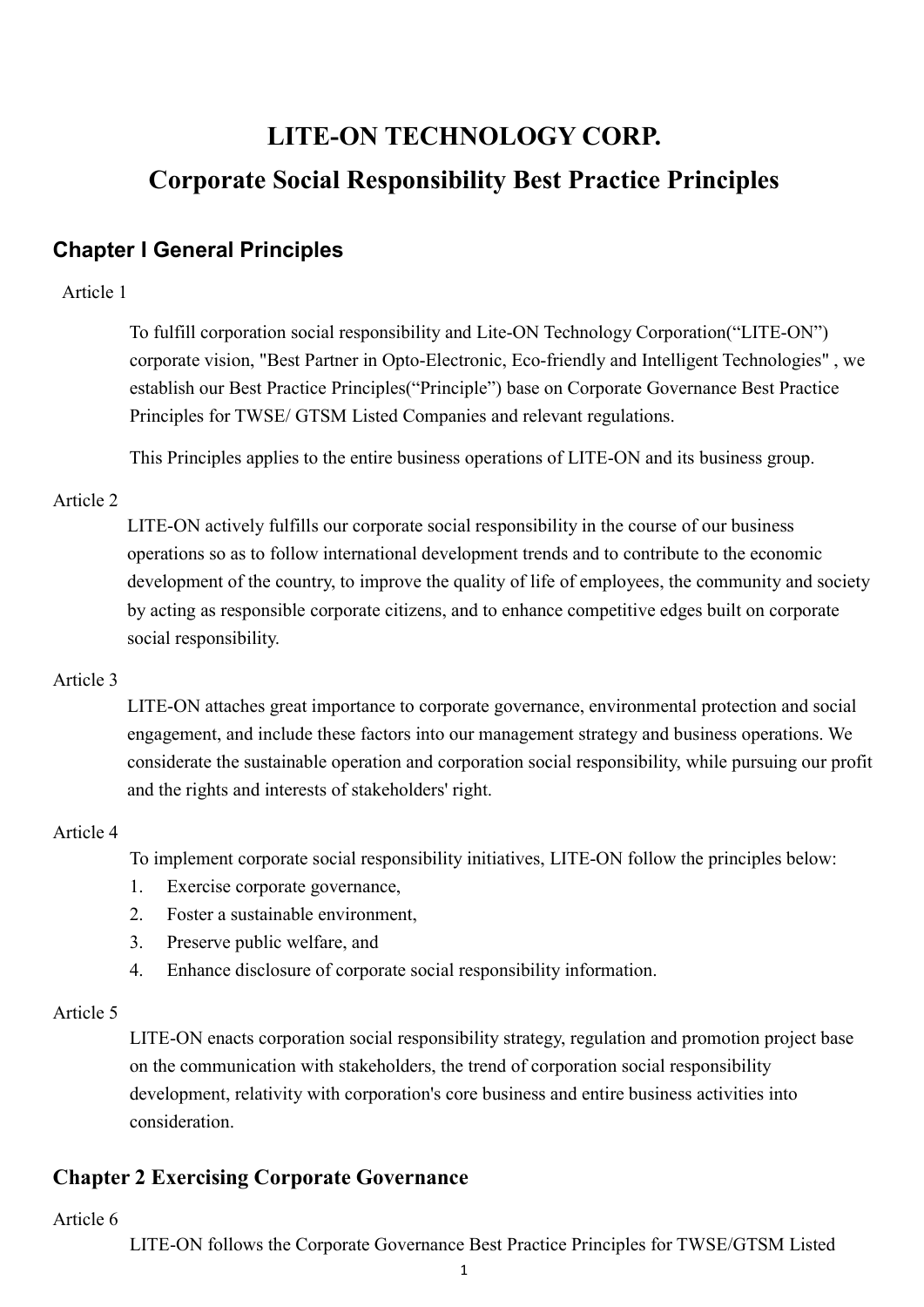Companies, the Ethical Corporate Management Best Practice Principles for TWSE/GTSM Listed Companies, and the Code of Ethical Conduct for TWSE/GTSM Listed Companies to establish effective corporate governance frameworks and relevant ethical standards so as to enhance corporate governance.

#### Article 7

The board of directors of LITE-ON shall exercise the due care of good administrators to urge the company to perform its corporate social responsibility initiatives, including the following matters,

- 1. Identifying the company's corporate social responsibility mission or vision, and declaring its corporate social responsibility policy, systems or relevant management guidelines,
- 2. Making corporate social responsibility the guiding principle of the company's operations and development, and ratifying concrete promotional plans for corporate social responsibility initiatives, and
- 3. Enhancing the timeliness and accuracy of the disclosure of corporate social responsibility information.

The board of directors shall be responsible for supervising the high level managers to exercise the corporate governance and fulfill corporation social responsibility progress. The board of directors authorizes the Corporate Social Environmental Committee to hold for the economics, environmental and social issues derived by corporate business operation and regularly report the result to the board.

#### Article 8

Lite-On shall comply with relevant laws and regulations and observe the following guidelines to maintain a fair competition environment:

- 1. Avoid engaging unfair competition,
- 2. Not tolerate and establish appropriate management systems of anti-bribery or anti-corruption, and
- 3. Regularly hold an employee training program of corporation social responsibility, including promotion of the matters prescribed in the preceding article.

#### Article 9

For the purpose of managing corporate social responsibility initiatives, LITE-ON establish an exclusively dedicated unit to be in charge of proposing and enforcing the corporate social responsibility policies, systems, or relevant management guidelines, and concrete promotional plans and to report on the same to the board of directors on a periodic basis.

LITE-ON adopt reasonable remuneration policies, to ensure that remuneration arrangements accord with the strategic aims of the organization, and align with the interests of stakeholders. We combine the employee performance evaluation system with corporation social responsibility policies to establish a clear and effective incentive and discipline system.

#### Article 10

LITE-ON based on respect for the rights and interests of stakeholders, identify stakeholders of the company, and establish a designated section for stakeholders on our company website. We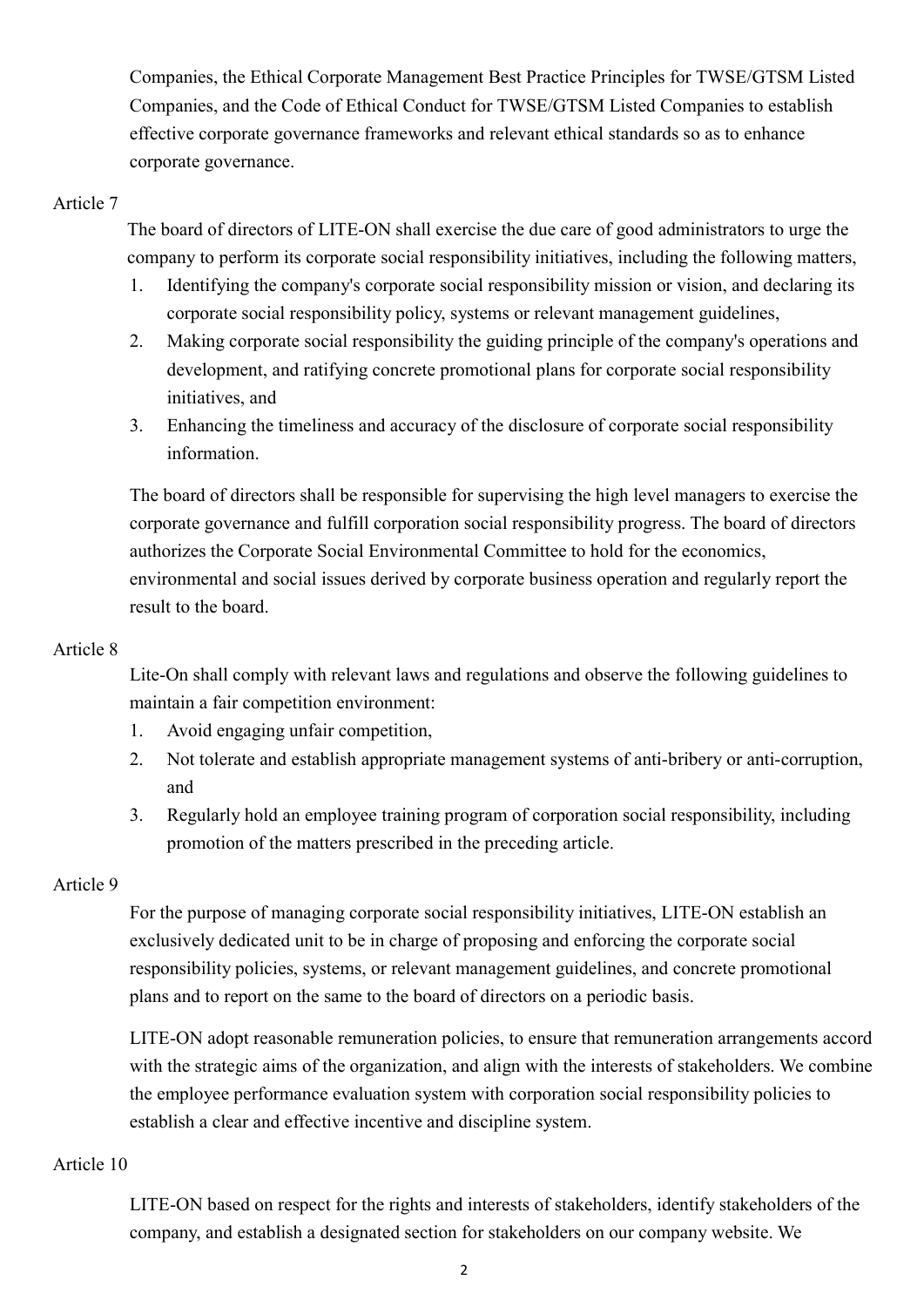understand the reasonable expectations and demands of stakeholders through proper communication, and adequately respond to the important corporate social responsibility issues which is concerned by the stakeholders.

# Chapter 3 Fostering a Sustainable Environment

### Article 11

LITE-ON abides to environmental law and international standards to protect the environment appropriately. We are dedicated to enhancing the efficiency on useage of natural resources, using recycled material, reducing impact to the environment to practice our vision.

# Article 12

LITE-ON uphold the concept of green design and green management to offer our customer efficient and reliable solutions. Moreover, to establish a sustainable development supply chain, we expand the concept of corporate social responsibility through our suppliers to minimize the impact from the business operations.

# Article 13

LITE-ON establish proper environment management systems based on the characteristics of our industries. Such systems shall include the following tasks:

- 1. Collecting sufficient and up-to-date information to evaluate the impact of our business operations on the natural environment.
- 2. Establishing measurable goals for environmental sustainability, and examining whether the development of such goals should be maintained and whether it is still relevant on a regular basis.
- 3. Adopting enforcement measures such as concrete plans or action plans, and examining the results of their operation on a regular basis.

# Article 14

LITEE-ON establish a dedicated unit or assign dedicated personnel for drafting, promoting, and maintaining relevant environment management systems and concrete action plans, and we would hold an environment training program for our managerial officers and other employees on a periodic basis.

# Article 15

In order to reduce the impact of business operation on environment and ecology system as well as to promote the sustainable consumption, LITE-ON conducts the business operations such as research and design, procurement, manufacture and service process base on the following principles:

- 1. Provide environment friendly products and services with the concept of green design,
- 2. Improve the efficiency of product and service, the recyclability and reusability of raw materials of products, and prolong the durability of products,
- 3. Enhance efficiency of usage on energy, water and resources,
- 4. Construct and improve environmental protection treatment facilities to avoid polluting water, air and land, and use our best efforts to reduce adverse impact on human health and the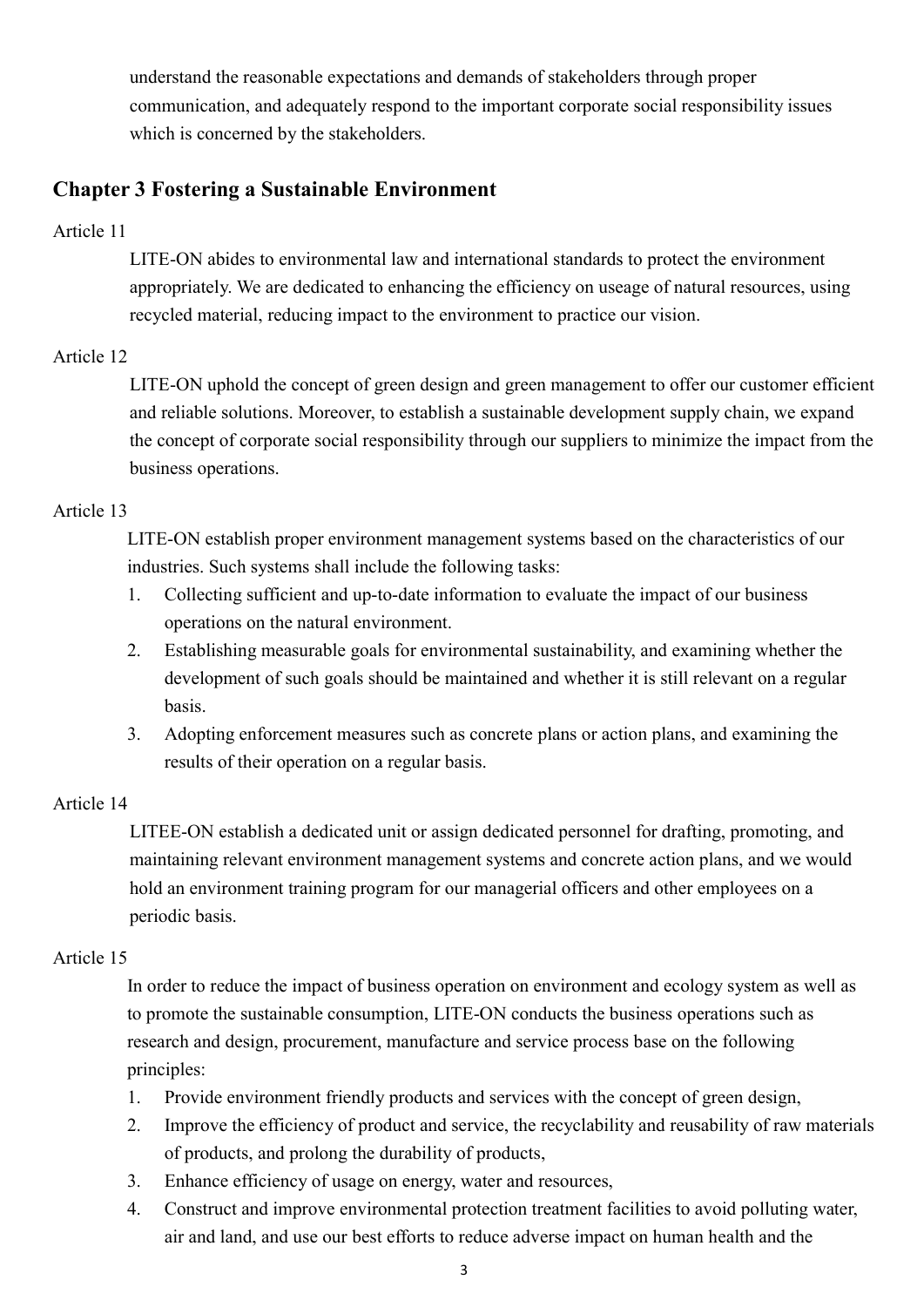environment by adopting the best practical pollution prevention and control measures,

- 5. Maximize the usage of and sustainable use water, renewable and natural resources,
- 6. Reduce the harm to environment and ecology system from managing the toxic and the waste properly, and
- 7. Focus on the impact of our business operations on the climate change. To minimize the impact of their business operations on climate change, we would disclose the result of greenhouse gas inventory and establish an energy conservation and carbon reduction strategy.

# Chapter 4 Preserving Public Welfare

#### Article 16

LITE-ON comply with relevant labor laws and regulations, and the Internationally recognized human rights of labor to fulfill our responsibility to protect the legal right of employees of Lite-On. Thus, We establish relevant management strategy and procedure as the following:

- 1. Presenting a corporate policy or statement on human rights.
- 2. Evaluating the impact of our business operations and internal management on human rights, and adopting corresponding handing processes.
- 3. Reviewing on a regular basis the effectiveness of our policy or statement on human rights.
- 4. Providing an effective, proper and convenient channel for the appeal against labor right violation. We promise the process of such appeal would be equal, transparent and would be responded appropriately.

#### Article 17

LITE-ON adequately employ personnel from the location of the business operations. We provide information of local labor laws and regulations for the employees to comprehend its rights.

#### Article 18

To prevent occupational accidents, LITE-ON provide a safe and healthful work environments for our employees, including necessary health and first-aid facilities, regular employee training on safety and health and endeavor to curb dangers to employees' safety and health .

#### Article 19

LITE-ON create an environment conducive to the development of our employees' careers and establish effective training programs to foster career skills. To achieve the objective of sustainable operations, LITE-ON appropriately reflect the business performance or achievements into the employee remuneration policy, to ensure the recruitment, retention, and motivation of human resources.

#### Article 20

LITE-ON establish a multi-channel to facilitate two-way communication between the management and the employees for the employees to obtain relevant information on and express their opinions on the operations, management and decisions of Lite-On.

#### Article 21

LITE-ON take responsibility for products and services, and take marketing ethics seriously. In the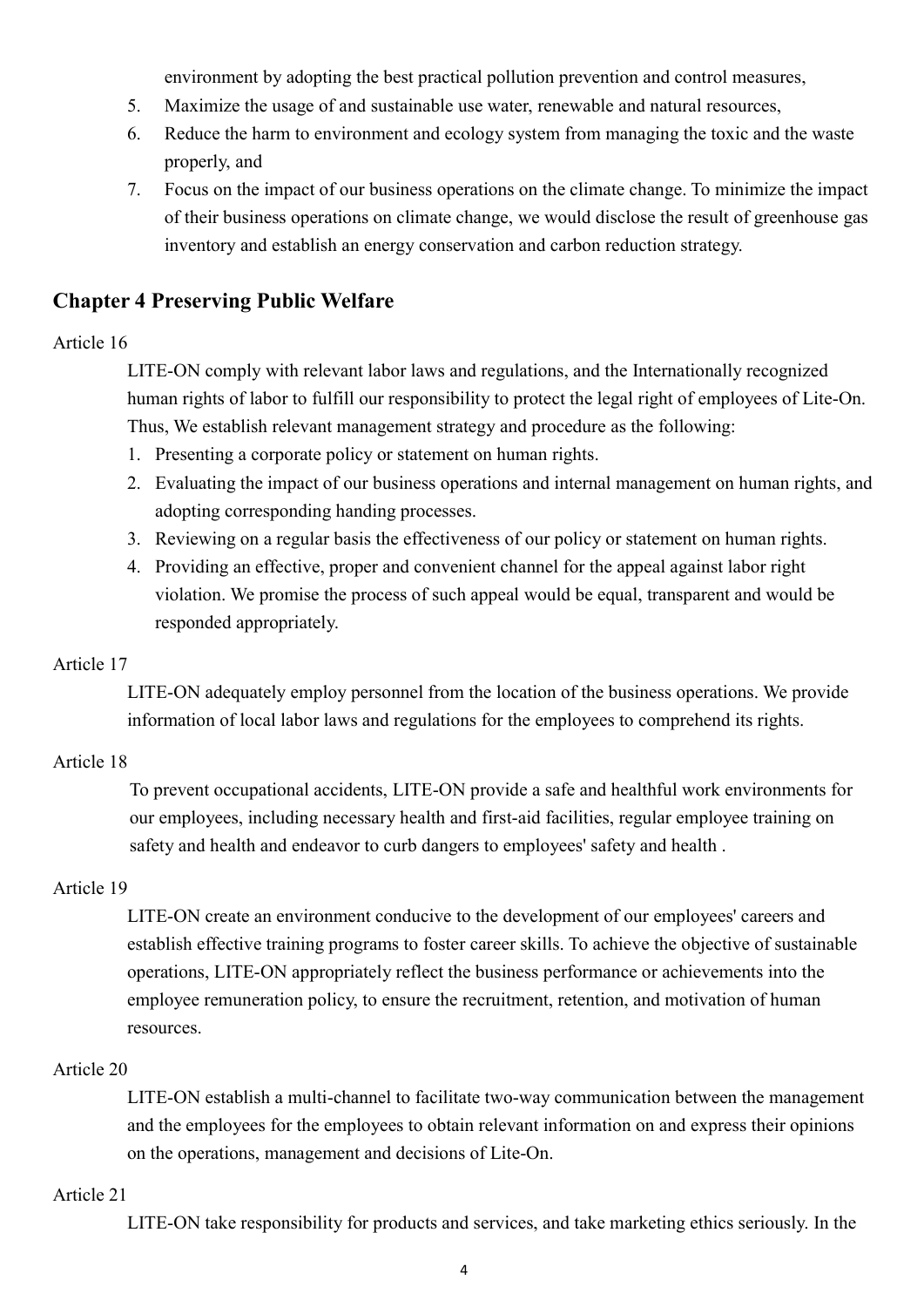process of research and development, procurement, production, operations, and services, we shall ensure the transparency and safety of our products and services. LITE-ON shall establish and disclose policies on consumer rights and interests, and enforce them in the business operations, in order to prevent our products or services from adversely impacting the rights, interests, health, or safety of consumers.

#### Article 22

LITE-ON ensure the quality of products and services by following the laws and regulations of the government and relevant standards of industries. We follow relevant laws, regulations and international guidelines when marketing or labeling our products and services.

#### Article 23

LITE-ON evaluates and manages all types of risks that could cause interruptions in operations, so as to reduce the impact on consumers and society.

LITE-ON provides a clear and effective procedure for accepting consumer complaints to fairly and timely handle consumer complaints, shall comply with laws and regulations related to the Personal Information Protection Act for respecting consumers' rights of privacy and shall protect personal data provided by consumers.

#### Article 24

LITE-ON assess the impact of its procurement has on society as well as the environment of the community that we are procuring from, and shall cooperate with their suppliers to jointly implement the corporate social responsibility initiative.

Prior to engaging in commercial dealings, we assess whether there is any record of a supplier's impact on the environment and society, and avoid conducting transactions with those against corporate social responsibility policy.

When we enter into a contract with any of our major suppliers, the content should include terms stipulating mutual compliance with corporate social responsibility policy, and that the contract may be terminated or rescinded any time if the supplier has violated such policy and has caused significant negative impact on the environment and society of the community of the supply source.

#### Article 25

LITE-ON actively participates in social charity through commercial donation, enterprise volunteer, community education, NPO and event held local government to promote community development.

#### Chapter 5 Enhancing Disclosure of Corporate Social Responsibility Information

#### Article 26

LITE-ON disclose information according to relevant laws, regulations and the Corporate Governance Best Practice Principles for TWSE/GTSM Listed Companies and fully disclose relevant and reliable information relating to our corporate social responsibility initiatives to improve information transparency. We disclose the relevant information relating to corporate social responsibility includes: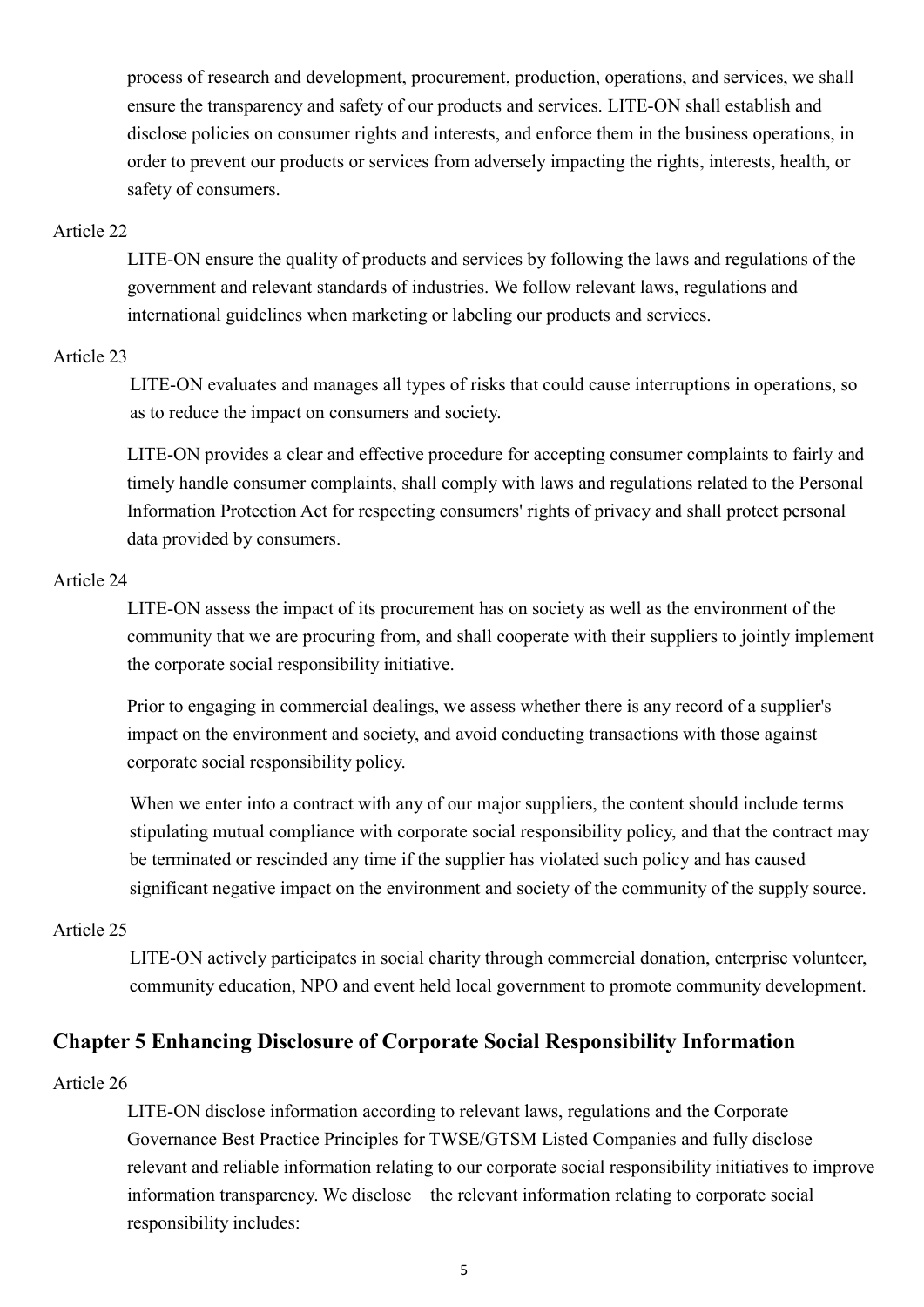- 1. The policy, systems or relevant management guidelines, and concrete promotion plans for corporate social responsibility initiatives, as resolved by the board of directors,
- 2. The risks and the opportunity on our business operations and financial conditions arising from exercising corporate social responsibility issue,
- 3. Goals and measures for realizing our corporate social responsibility initiatives and performance in implementation,
- 4. Stakeholders and their concerns, and
- 5. Other information relating to corporate social responsibility initiatives.

#### Article 27

LITE-ON adopt internationally widely recognized standards or guidelines when producing corporate social responsibility reports, to disclose the status of our implementation of the corporate social responsibility policy. It also is advisable to obtain a third-party assurance or verification for reports to enhance the reliability of the information in the reports, include:

- 1. The policy, system, or relevant management guidelines and concrete promotion plans for implementing corporate social responsibility initiatives,
- 2. Major stakeholders and their concerns,
- 3. Results and a review of the exercising of corporate governance, fostering of a sustainable environment, preservation of public welfare and promotion of economic development, and
- 4. Future improvements and goals.

# Chapter 6 Supplementary Provisions

#### Article 28

LITE-ON shall at all times monitor the development of domestic and foreign corporate social responsibility standards and the change of business environment so as to examine and improve their established corporate social responsibility framework and to obtain better results from the implementation of the corporate social responsibility policy.

#### Article 29

LITE-ON should evaluate each aspect of non-financial risk such as corporate governance, environmental as well as social non-financial risk and establish a management system. Corporate Social Environmental Committee of LITE-ON is authorized to operate such management system and report the result of operation aperiodicity to the board of directors.

#### Article 30

Considering establishing a sustainable supply chain, LITE-ON should assess the impact of its procurement on the environment and the society, and coordinate with our supplier to jointly implement the corporation social responsibility.

Furthermore, to expand the influence of LITE-ON value chain, we encourage our suppliers to regulate their suppliers with the same Principles.

#### Article 31